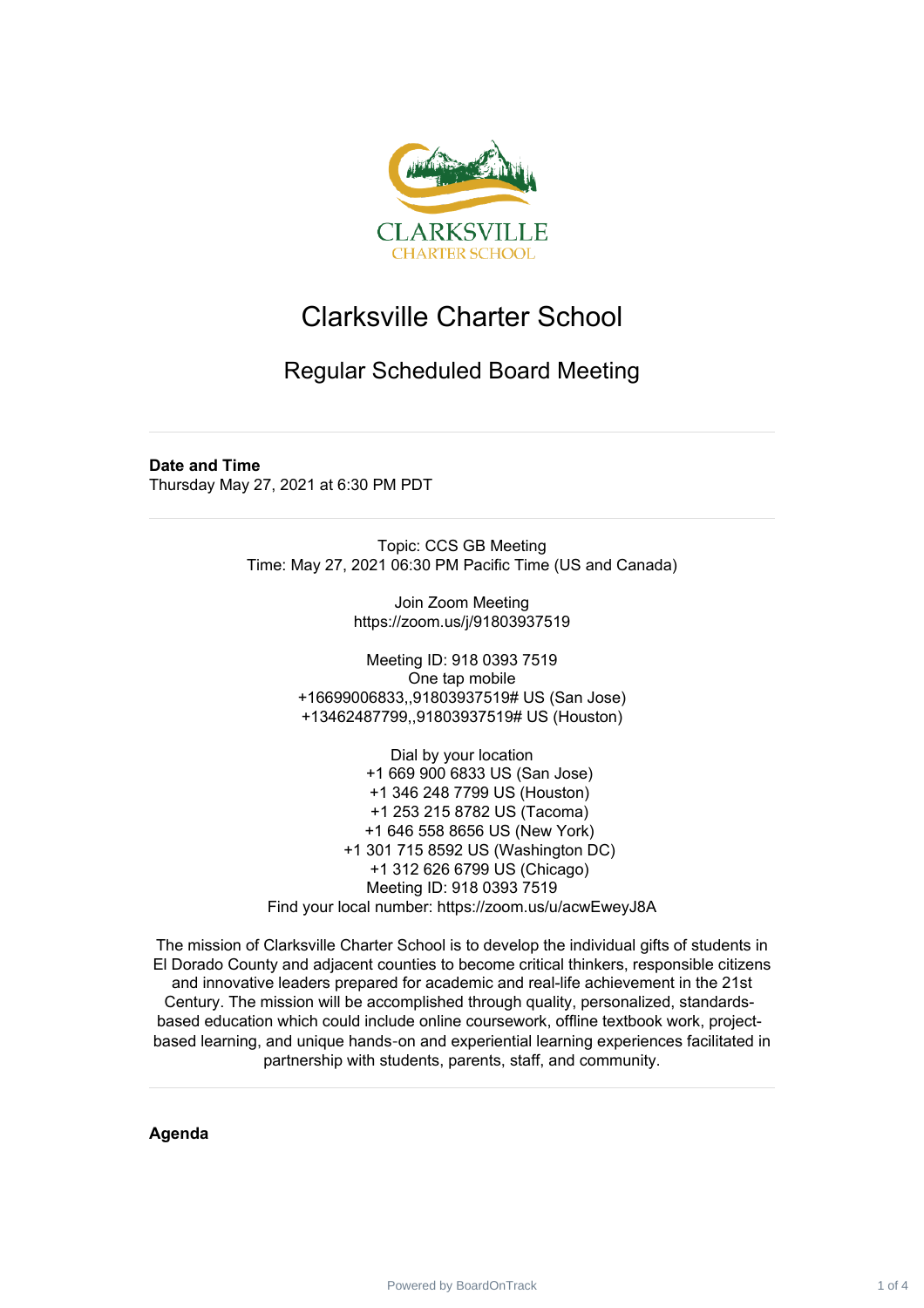| I. Opening Items                                                                                                                                                                  |                           |                                                 | 6:30 PM         |
|-----------------------------------------------------------------------------------------------------------------------------------------------------------------------------------|---------------------------|-------------------------------------------------|-----------------|
| A. Record Attendance                                                                                                                                                              |                           |                                                 | 1 m             |
| <b>B.</b> Call the Meeting to Order                                                                                                                                               |                           | <b>Emily Allen</b>                              | 1 m             |
| C. Approval of the Agenda (p. 1-4)                                                                                                                                                | Vote                      | <b>Emily Allen</b>                              | 1 m             |
| <b>D.</b> Closed Session                                                                                                                                                          | Vote                      | Representative<br>from Young,<br>Minney, & Corr | 20 <sub>m</sub> |
| Public Employee Performance Evaluation: Executive Director                                                                                                                        |                           |                                                 |                 |
| Conference with Legal Counsel: Anticipated Litigation<br>Significant exposure to litigation pursuant to paragraph (2) or (3) of subdivision (d) of section<br>54956.9: (one case) |                           |                                                 |                 |
| E. Announcement of Any Action Taken in Closed<br>Session                                                                                                                          |                           | <b>Emily Allen</b>                              | 5 m             |
| <b>F.</b> Public Comments                                                                                                                                                         |                           |                                                 | 2 m             |
| G. Approve Minutes (p. 5-10)                                                                                                                                                      | Approve<br><b>Minutes</b> |                                                 | 1 <sub>m</sub>  |
| Approve minutes for Regular Scheduled Board Meeting on April 29, 2021                                                                                                             |                           |                                                 |                 |
| H. Executive Director's Report (p. 11-26)                                                                                                                                         |                           | Jenell<br>Sherman                               | 10 <sub>m</sub> |
| II. Finance                                                                                                                                                                       |                           |                                                 | 7:11 PM         |
| A. April Financials (p. 27-52)                                                                                                                                                    | Vote                      | Darlington<br>Ahaiwe                            | 10 <sub>m</sub> |
| <b>B.</b> Expanded Learning Opportunities (ELO) Grant<br>Plan (p. 53-56)                                                                                                          | Vote                      | Darcy Belleza                                   | 5 m             |
| C. Discussion and Potential Action on Executive<br>Director Salary Table/Compensation Package (p.<br>$57-58$ )                                                                    | Vote                      | <b>Emily Allen</b><br>and Kathi<br>Daugherty    | 5 m             |
| D. Stipend Chart (p. 59-61)                                                                                                                                                       | Vote                      | Jenell.<br>Sherman                              | 5 m             |
| Stipends for 21-22 School Year                                                                                                                                                    |                           |                                                 |                 |
| E. Extra Duty Stipend Contract (p. 62-63)                                                                                                                                         | Vote                      | Jenell<br>Sherman                               | 5 m             |
| This contract outlines the responsibilities for extra duty stipend positions                                                                                                      |                           |                                                 |                 |
| III. Operations                                                                                                                                                                   |                           |                                                 | 7:41 PM         |
| A. Benefits Package Options for 2021-2022 (p. 64-<br>104)                                                                                                                         | Vote                      | Royce Gough                                     | 5 m             |
| B. Teacher Induction Program and Policy (p. 105-<br>109)                                                                                                                          | Vote                      | Jenell<br>Sherman                               | 5 <sub>m</sub>  |
| C. Employee Handbook 2021-2022 (p. 110-137)                                                                                                                                       | Vote                      | Darcy Belleza                                   | 5 m             |
| <b>IV. Academic Excellence</b>                                                                                                                                                    |                           |                                                 | 7:56 PM         |
| A. Application for Establishment of a California<br>Cadet Corps (p. 138-150)                                                                                                      | Vote                      | Jenell<br>Sherman                               | 5 <sub>m</sub>  |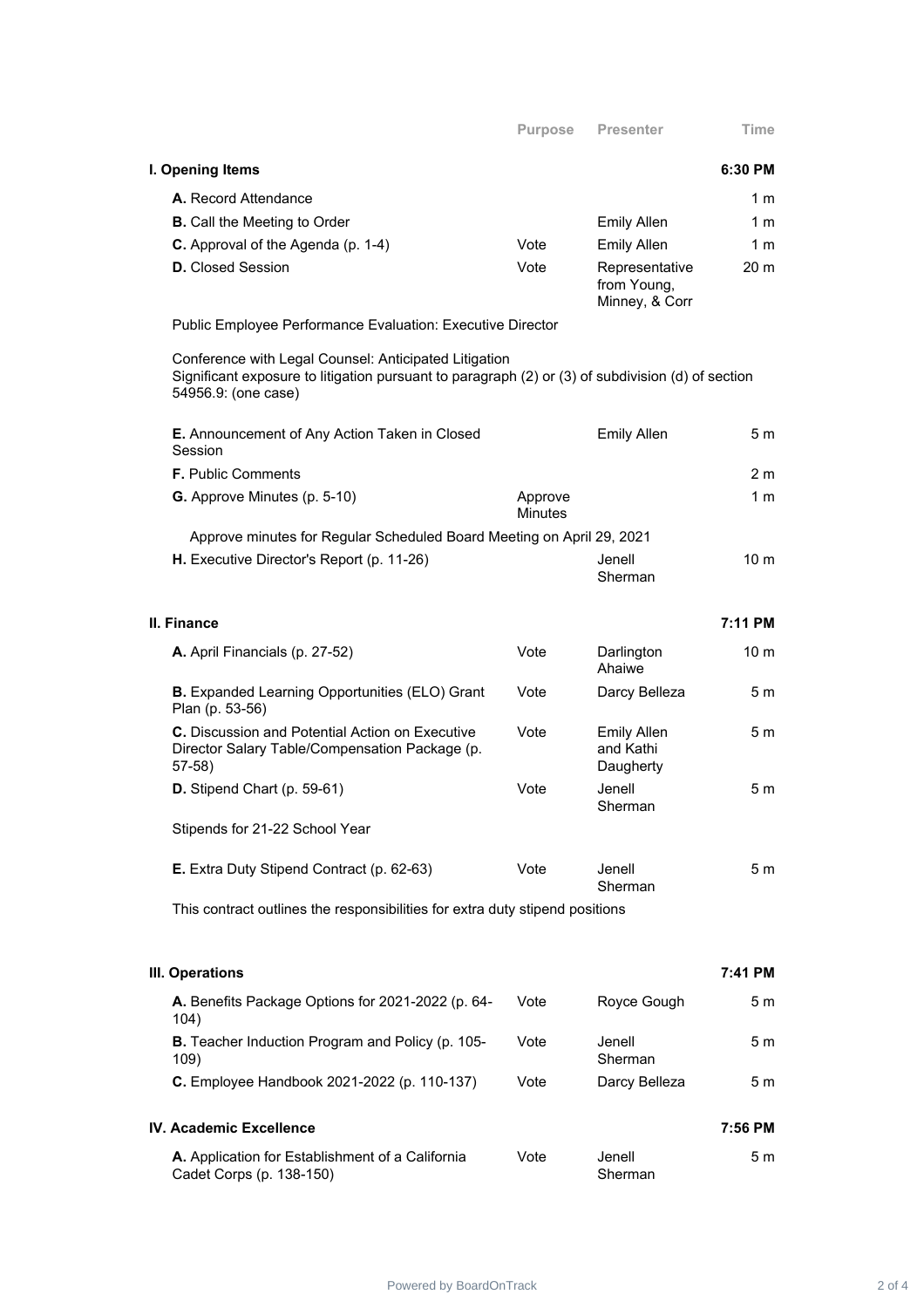|                                                                                                                                | <b>Purpose</b> | <b>Presenter</b>   | Time            |
|--------------------------------------------------------------------------------------------------------------------------------|----------------|--------------------|-----------------|
| <b>B.</b> Learning Continuity and Attendance Plan and<br>Budget Overview for Parents (p. 151-211)                              | Vote           | Darcy Belleza      | 10 <sub>m</sub> |
| C. Vote to Open Public Hearing                                                                                                 | Vote           | <b>Emily Allen</b> | 1 m             |
| <b>D.</b> Public Hearing for Local Control and<br>Accountability Plan (LCAP) and Budget Overview<br>for Parents (BOP) (p. 212) | Vote           | Darcy Belleza      | 5 <sub>m</sub>  |
| <b>E.</b> Vote to Close Public Hearing                                                                                         | Vote           | <b>Emily Allen</b> | 1 m             |

| V. Governance                                  |      |               | 8:18 PM |
|------------------------------------------------|------|---------------|---------|
| A. Discussion and Potential Action on Board    | Vote | Jenell        | 5m      |
| Meeting Date Change for June 2021 and Calendar |      | Sherman &     |         |
| for the 2021-2022 School Year (p. 213-214)     |      | Darcy Belleza |         |

Proposed date change for June Governing Board meeting is Monday, June 14, 2021 at 6:30 PM. Current June 2021 Board meeting is scheduled for June 24, 2021.

| <b>B.</b> Upcoming Compliance Items (p. 215-216) | FYI | Darcy Belleza | 5m  |
|--------------------------------------------------|-----|---------------|-----|
| <b>C.</b> Governing Board Vacancy                | FYI | Darcy Belleza | 2 m |

CCS has two openings for board members beginning on July 1. Kristie Nicosia will work within a working group with Ms. Dalebout. Board recommendations will be presented at June 2020 board meeting.

| VI. Closing Items                                                         |                |             | 8:30 PM |
|---------------------------------------------------------------------------|----------------|-------------|---------|
| <b>A.</b> Board of Director's Comments & Requests                         | <b>Discuss</b> |             | 2 m     |
| <b>B.</b> Announcement of Next Regular Scheduled<br><b>Board Meeting</b>  | Vote           | Emily Allen | 1 m     |
| Proposed: June 14, 2021 at 6:30 p.m.<br>Calendar: June 24, 2021 at 6:30pm |                |             |         |
| <b>C.</b> Adjourn Meeting                                                 | Vote           | Emily Allen | 1 m     |

Public Comment Rules: Members of the public may address the Board on agenda or non-agenda items through the teleconference platform, Zoom. Zoom does not require the members of the public to have an account or login. Please either utilize the chat option to communicate to the administrative team of your desire to address the Board or simply communicate orally your desire to address the Board when the Board asks for public comments. Speakers may be called in the order requests are received. Comments are limited to 2 minutes each, with no more than 15 minutes per single topic. If a member of the public utilizes a translator to address the Board, those individuals are allotted 4 minutes each. If the Board utilizes simultaneous translation equipment in a manner that allows the Board to hear the translated public testimony simultaneously, those individuals are allotted 2 minutes each. By law, the Board is allowed to take action only on items on the agenda. The Board may, at its discretion, refer a matter to school staff or calendar the issue for future discussion.

Note: The Governing Board encourages those with disabilities to participate fully in the public meeting process. If you need a disability-related modification or accommodation, including auxiliary aids or services, to participate in the public meeting, please contact the Governing Board Office at (562) 584-0427 at least 48 hours before the scheduled board